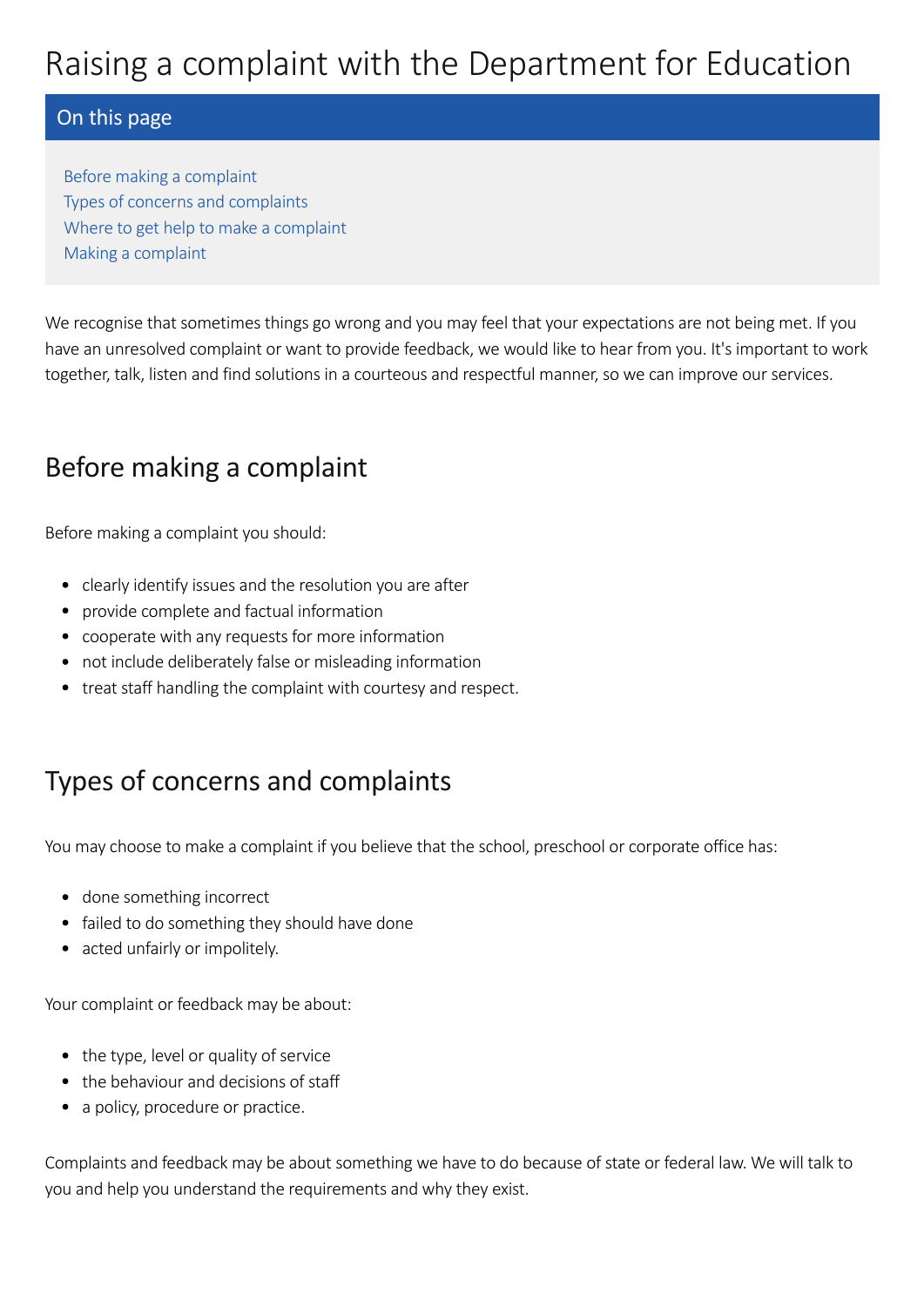### <span id="page-1-0"></span>Where to get help to make a complaint

[Accessibility](https://www.education.sa.gov.au/accessibility-and-support-make-complaint) and support to making a complaint – if you have special needs or require additional assistance in making a complaint.

Tips to make a complaint or give feedback to the [department](https://www.education.sa.gov.au/tips-make-complaint-or-give-feedback-department).

# <span id="page-1-1"></span>Making a complaint

### Step 1 – frontline complaint handling and early resolution

Talk to the school, preschool, area or the person that made the original decision. We encourage a process where the original decision maker is given the opportunity to resolve the concern or complaint wherever possible. In a school setting this might be a teacher or a year level coordinator. In a corporate office it might be an officer or team leader.

If you're still not satisfied that your complaint has been addressed, you can contact that person's line manager. This might be a principal or preschool director in a school setting or a manager or director in a corporate office. Ask to make a time to contact them to discuss your concerns. You may want to put your concerns in an email. Find the school or [preschool](https://www.education.sa.gov.au/sites-and-facilities/education-and-care-locations/find-school-or-preschool) contact details.

Most complaints are resolved quickly, but some complex matters may take more time. We will advise you if this is the case.

#### Step 2 – central complaint resolution

If you're not satisfied that your complaint has been addressed at the local level, you can get help from our Customer Feedback Unit (CFU).

Contact the CFU:

- $\bullet$  online [complaint](https://online.forms.sa.edu.au/content/forms/af/public/school-complaint.html) form $\Xi$
- feedback and [complaints](https://www.education.sa.gov.au/department/about-department/contact-department/feedback-and-complaints-about-school-or-preschool) about a school or preschool
- phone 1800 677 435 (toll free).

We can help you in relation to preschool and school complaints by:

- giving advice about the issues behind the complaint
- liaising with schools and preschools to ensure all options for resolution have been explored
- objectively reviewing complaints that have not been resolved at the local level, including through a review. Refer to internal and external reviews for [complaints](https://www.education.sa.gov.au/internal-and-external-reviews-school-or-preschool-complaints) for more information.

We can support you in relation to corporate office complaints by: